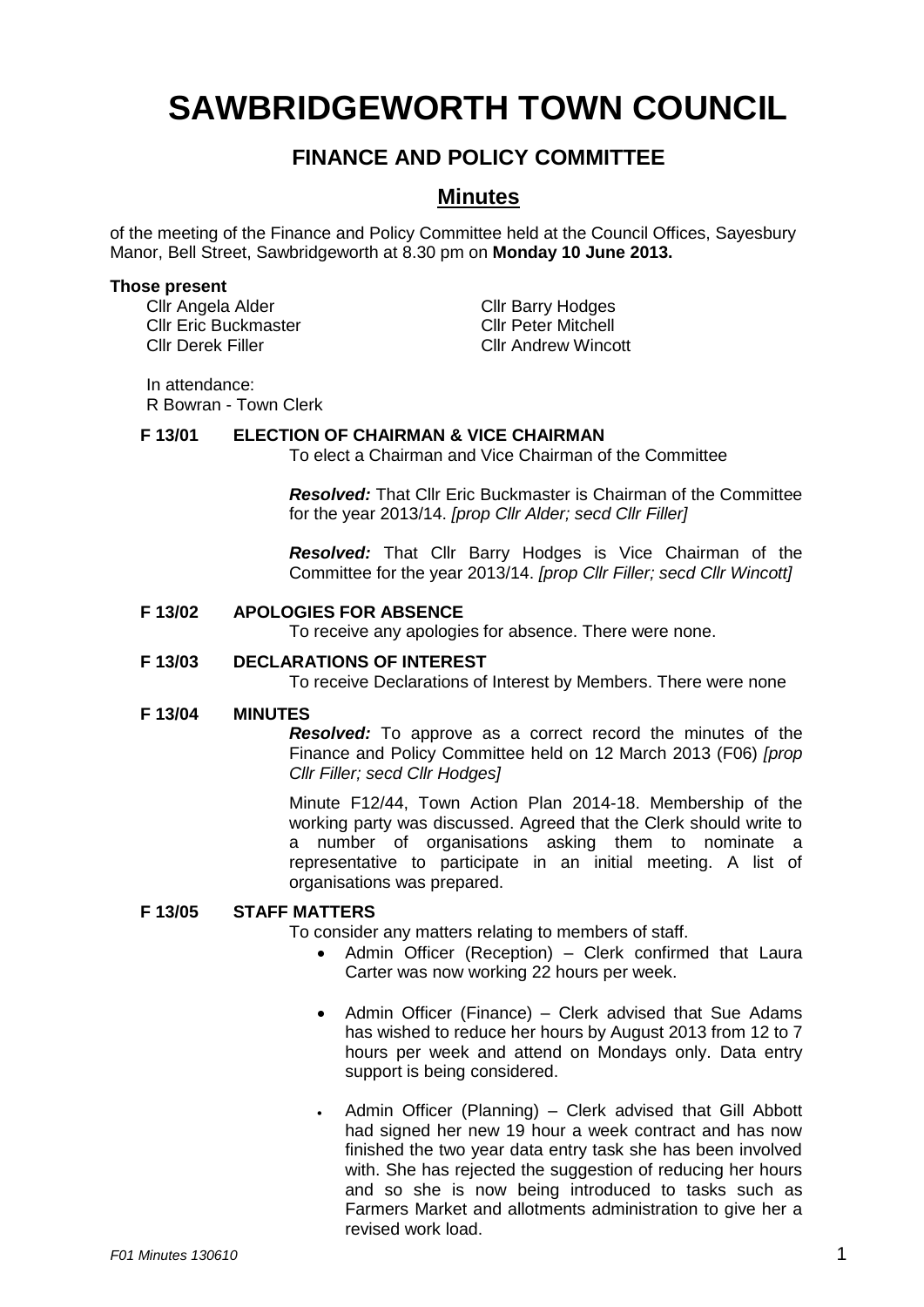#### **F 13/06 FINANCE MATTERS**

To consider any matters relating to the finances and year end arrangements of the Council

 Clerk advised members of the visit of the Internal Auditor on 04 June for the end of year audit and, apart from a recommendation relating to Financial Regulations, that there were no comments made. Clerk advised members of the annual accounts and Annual Return for 2012/13. Members questioned levels of reserves

and their purpose. Clerk asked for and had approved application of £500 from capital reserve for the purchase of two further market stalls. *[prop Cllr Alder; secd Cllr Hodges] Recommended:* that the Annual Return and the Annual Governance Statement be approved and adopted by Council. *[prop Cllr Alder; secd Cllr Wincott]*

- Clerk advised members of the changes to be imposed upon us by LloydsTSB and presented an alternative involving Unity Trust Bank. Clerk was asked to provide further details and assurances and also to investigate the alternatives available with Barclays and Nationwide.
- Clerk advised that the council's investment strategy needed to be reviewed and recommended that investment of up to £50,000 be made with NS&I Income Bonds at a rate of 1.75%.

*Resolved:* that the Clerk's recommendation should be adopted as Investment Strategy for 2013/14. *[prop Cllr Alder; secd Cllr Hodges]*

# **F 13/07 CIVIC CENTRE PROJECT**

To receive the Clerks report on the progress of the construction of the new Civic Centre at Sayesbury Manor Cottage. Clerk reported that most work was now complete and a meeting with the electrical contractor had been arranged for 11 June to finalise rectification of outstanding issues.

#### **F 13/08 MEMORIAL HALL PROJECT**

To review the progress and financial report from the Trustees of the Memorial Hall relating to the refurbishment project.

Trustees committed to report monthly on progress. The last report had been received on 08 December 2012 although there had been little activity since.

Agreed to renew the delegated authority for the Clerk to sanction further expenditure on the project up to the limit of £150,000 originally set. The Clerk was instructed to write to the Trustees of the charity reminding them about the conditions of the grant being made and that these must be adhered to in order to ensure that this authority would not be rescinded.